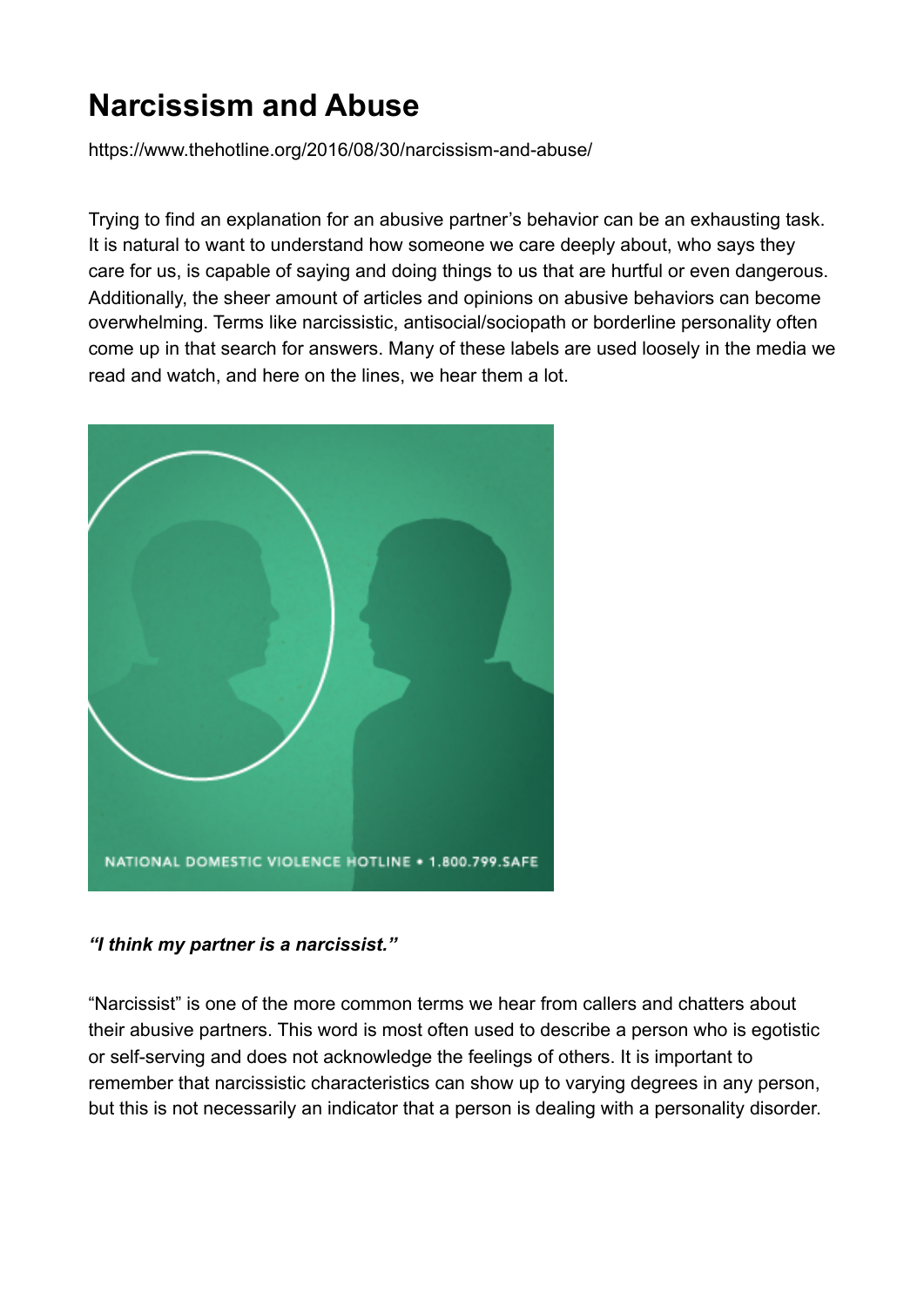A person who has narcissistic personality disorder, as described in the "Diagnostic and Statistical Manual of Mental Disorders" (DSM-IV), shows extreme, rigid and consistent expressions of narcissism, including:

- Expectations of superior treatment from others
- Fixations on fantasies of power, success, intelligence, attractiveness, etc.
- A belief that they are unique, superior and associated with high-status people and institutions
- Needing constant admiration from others
- A sense of entitlement to special treatment and to obedience from others
- Exploitation of others to achieve personal gain
- An unwillingness to empathize with others' feelings, wishes or needs
- Intense jealousy of others and the belief that others are equally jealous of them
- Pompous and arrogant demeanor

Whether using the DSM or an internet search, it's easy to see how these traits might sound spot-on to describe abusive partners. The same can also be said of characteristics of other personality disorders. It can feel empowering to be able to define your partner using these commonly-cited personality disorders. But, labeling a person with a diagnosis without intensive knowledge and experience, or based on generalizations, can be problematic in a few ways.

Although disorders and diagnoses are often go-to explanations for abusive behavior, we know that [mental health issues do not excuse or directly cause intimate partner abuse](https://www.thehotline.org/2015/05/abuse-and-mental-illness-is-there-a-connection/). At this time, there is no research that conclusively shows that a higher percentage of abusive partners deal with mental illness or disorders (including narcissistic personality disorder) than the general population. Some abusive partners may be living with narcissistic personality disorder, but many of them are not. And while people managing mental health disorders may face the stigma of violence or abuse, it's important to understand that having a mental health disorder does not mean that a person will be emotionally or physically abusive. There is no causational link between mental health issues and the choice to abuse one's partner.

Connecting an abusive partner's abusive behaviors with a disorder can also blur the line between free will and something seen as "unchangeable." Many disorders, including narcissistic personality disorder, are marked by a person's inability to identify their behaviors as unhealthy or show empathy to those affected by their actions, greatly reducing the possibility of change. When people consider their partner's behavior in this way and apply a label like "narcissist," it may lead to a belief that their partner has no control over their behavior or even a feeling of acceptance of their behavior.